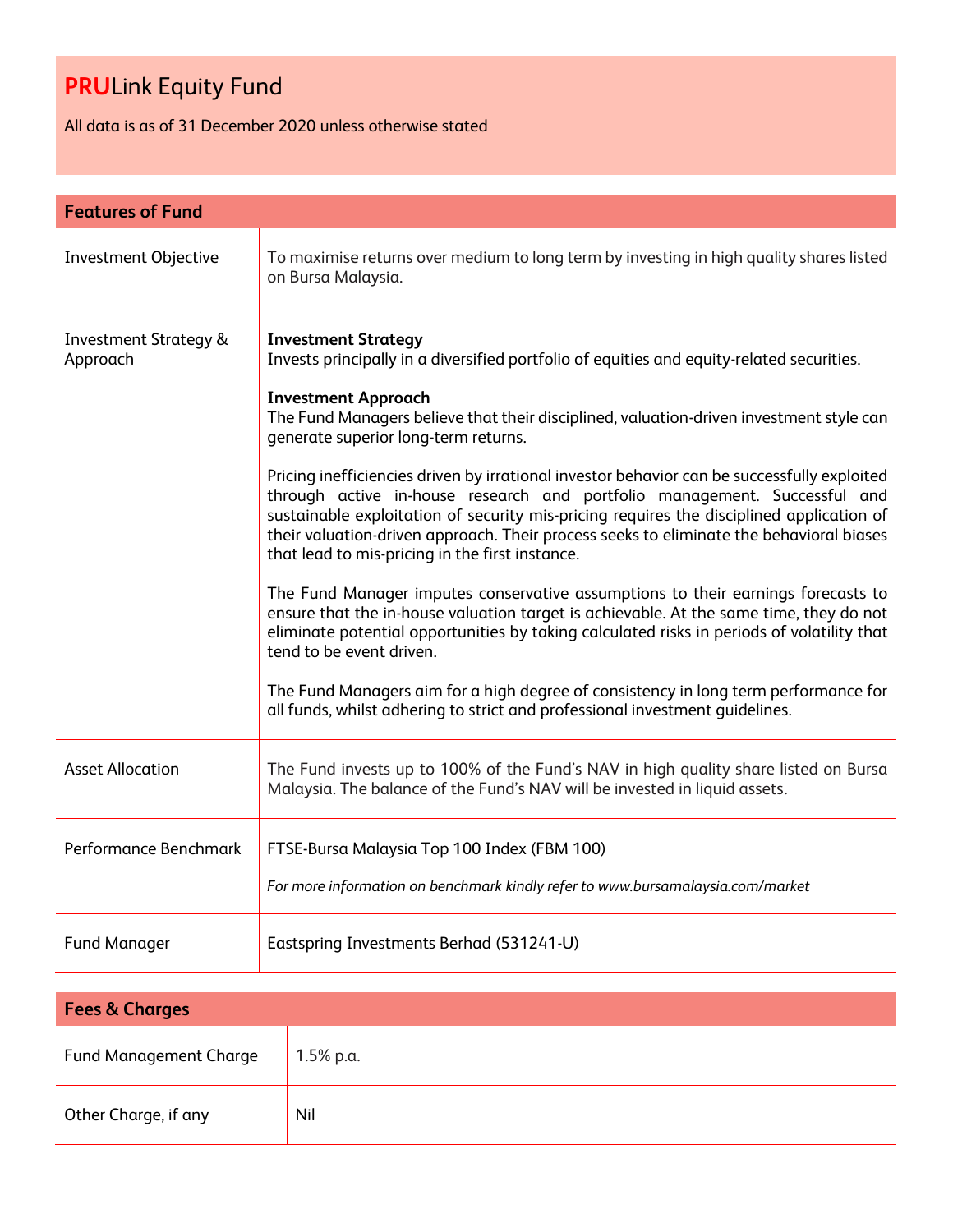All data is as of 31 December 2020 unless otherwise stated

## **Fund Performance**



**PRU**Link Equity Fund Vs. FTSE-Bursa Malaysia Top 100 Index (FBM 100)

**Notice: The graphs are included for illustrative purposes only. Past performance of the fund is not an indication of its future performance.**

| Year | <b>Actual Performance</b><br><b>PRULink Equity Fund</b> | <b>Benchmark FTSE Bursa Malaysia Top 100</b><br>Index (FBM 100) |
|------|---------------------------------------------------------|-----------------------------------------------------------------|
| 2011 | 3.98%                                                   | 1.94%                                                           |
| 2012 | 12.33%                                                  | 9.60%                                                           |
| 2013 | 11.54%                                                  | 11.39%                                                          |
| 2014 | $-3.70%$                                                | $-6.17%$                                                        |
| 2015 | $-0.29%$                                                | $-2.89%$                                                        |
| 2016 | $-1.11%$                                                | $-2.45%$                                                        |
| 2017 | 12.33%                                                  | 12.74%                                                          |
| 2018 | $-6.33%$                                                | $-9.28%$                                                        |
| 2019 | $-1.67%$                                                | $-2.88%$                                                        |
| 2020 | 7.25%                                                   | 3.48%                                                           |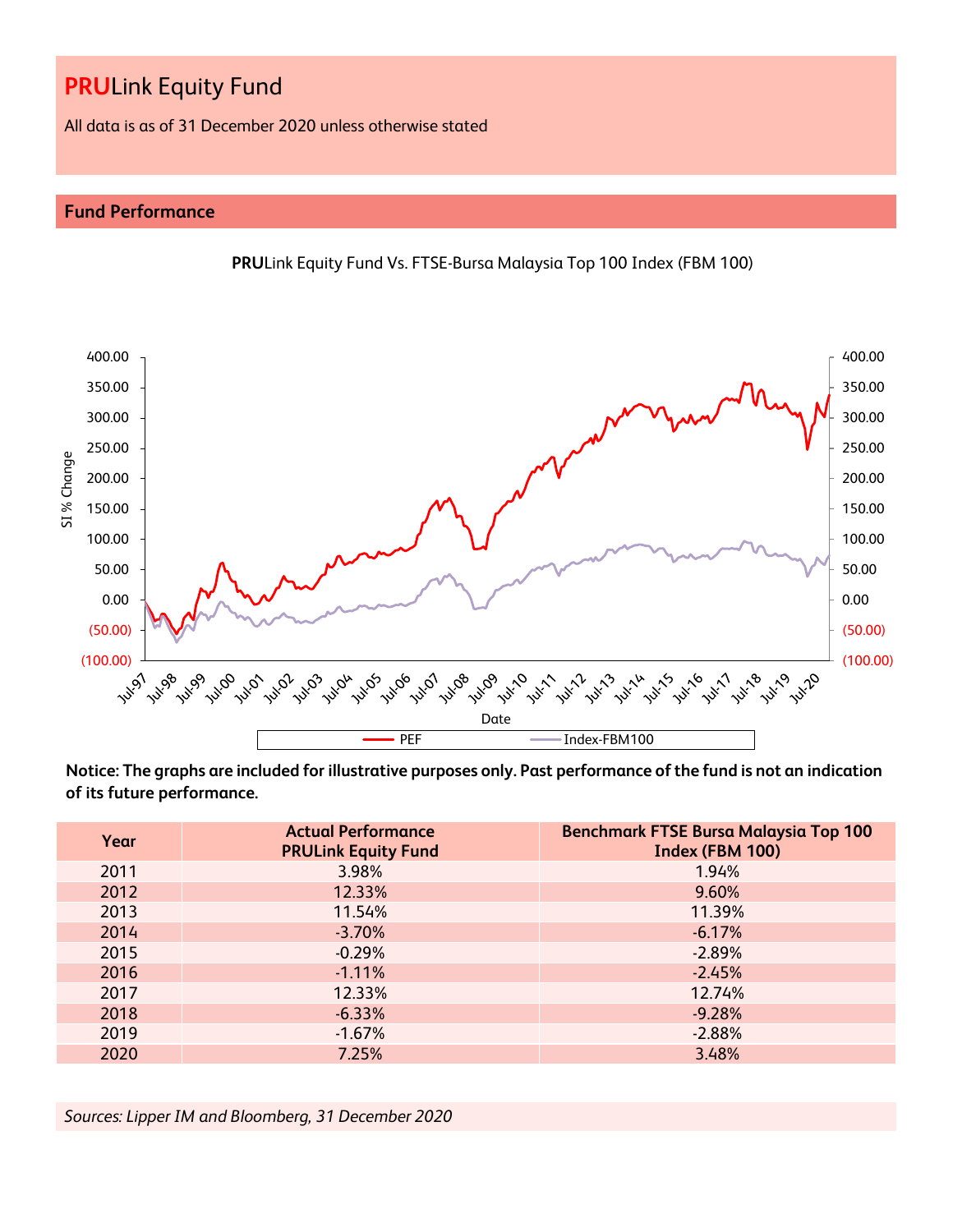All data is as of 31 December 2020 unless otherwise stated

Notice: Past performance is not an indication of its future performance. This is strictly the performance of the investment/underlying funds, and not the returns earned on the actual premiums paid of the investment-linked insurance product.

Basis of calculation of past performance:

$$
= \left(\frac{Net\text{ Asset Value for Year }n}{Net\text{ Asset Value for Year }n-1}-1\right)\%
$$

### **Investment Risks**

**Please refer to the Appendix 1 for the detailed Investment Risks listing below by order of importance:**

- (A) Market Risk
- (B) Stock Risk
- (C) Liquidity Risk
- (D) Interest Rate Risk
- (E) Country Risk
- (F) Risk of Non-Compliance
- (G) Concentration Risk
- (H) Management Company Risk
- (I) Inflation Risk
- (J) Investment Managers' Risk

### **Risk Management**

### **Forecasting Risk**

Potential risks are taken into consideration in the process of sector allocation and stock selection based on analysis on various key factors such as economic conditions, liquidity, qualitative and quantitative aspects of the securities.

### **System Control**

Risk parameters are set internally for each fund, depending on client's risk profile. These risk parameters include limits of issuer bet, group issuer, sector rating and issue size of the securities held in the portfolio.

A front-end office system is in place to monitor portfolio risks, serving as an auto filter for any limitations or breaches.